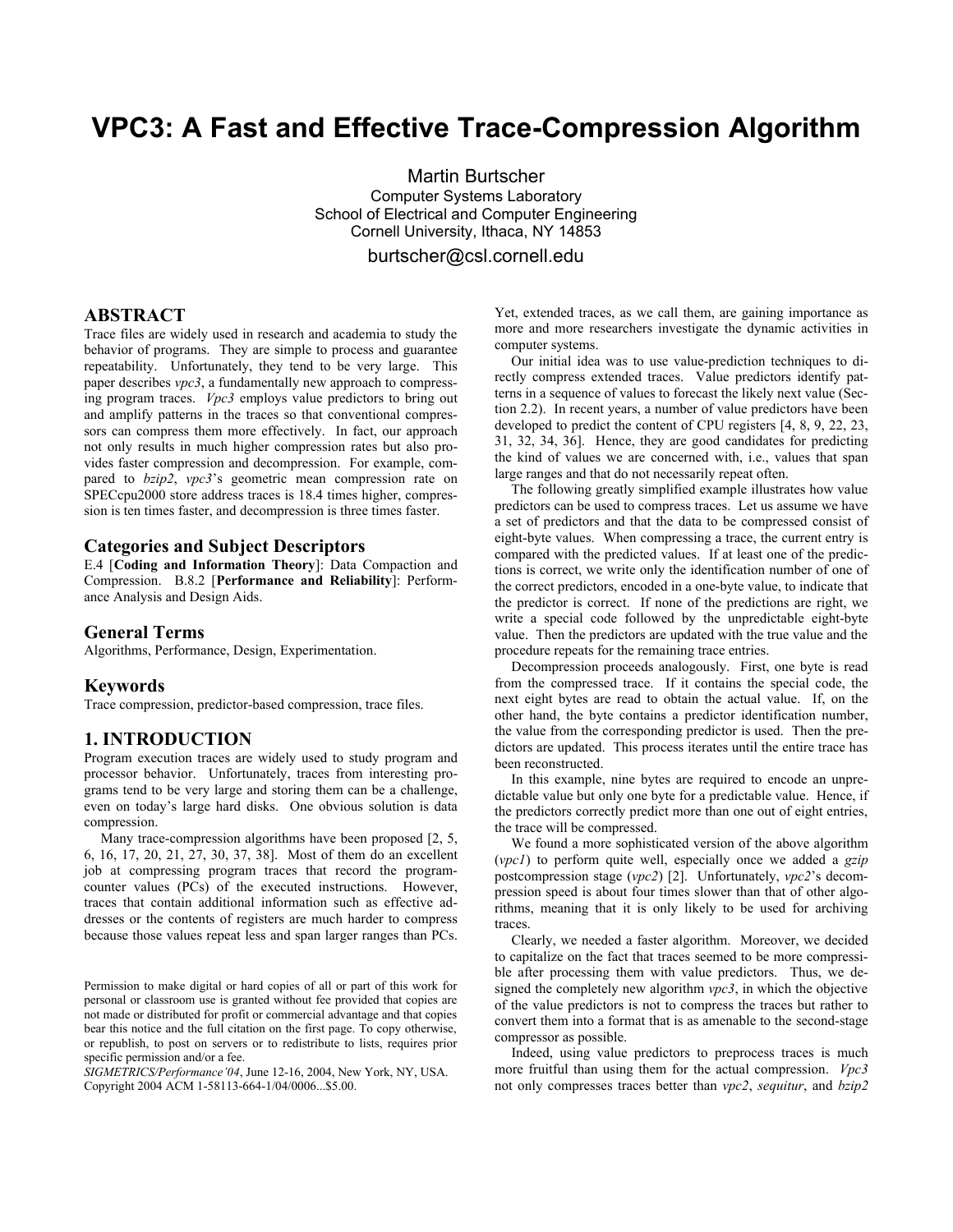but also compresses and decompresses them faster. Moreover, *vpc3* meets all of the following criteria.

- ♦ lossless compression
- $\bullet$  single-pass algorithm
- ♦ excellent compression rate
- ♦ fixed memory requirement
- ♦ fast decompression speed
- ♦ fast compression speed

We want lossless compression in order to recreate the original trace exactly, which is a requirement for many experiments. A single-pass algorithm ensures that the uncompressed trace never has to exist as a whole because the trace can be compressed while it is generated and stored directly in the compressed format. Similarly, a single-pass decompression scheme can directly drive trace-consuming tools such as simulators, obviating the need to first decompress the entire trace. A good compression rate is obviously desirable to save as much disk space as possible and to keep transfer times and costs small when sending traces over a network. To be useful, a new compression algorithm has to exceed the compression rate of preexisting algorithms such as *lz77* [39], *lzw* [37], *bzip2* [1, 11], and *sequitur* [21, 24, 25, 26]. We opted for an algorithm with a fixed memory footprint that is independent of the trace content and length so that all computers with a reasonable amount of memory can compress and decompress *vpc3* traces. (*Sequitur*'s memory requirement, on the other hand, depends on the data to be compressed, which causes problems when compressing extended traces.) Fast decompression is a necessity for any trace-compression utility to become widespread. Finally, fast compression is also desirable, particularly in realtime and academic environments.

*Vpc3* runs in a single pass in linear time over the data. Its compression rate and speed are very good, outperforming *gzip* and *bzip2* (both with the "--best" option) as well as *sequitur*. For example, our *vpc3* algorithm compresses a 2.28-gigabyte SPECcpu2000 gcc trace of store-instruction PCs and effective addresses by a factor of 67.3 in 3.7 minutes on our reference machine. Decompression takes 1.8 minutes. *Sequitur* compresses the same trace by a factor of 42.2 in 31.2 minutes and decompresses it in 1.6 minutes (slightly faster than *vpc3*). *Bzip2* achieves a compression rate of 22.6 and takes 57.3 minutes to compress the trace and 4.3 minutes to decompress it. Section 5 presents more results.

The C source code of *vpc3* is available on-line at http://www. csl.cornell.edu/~burtscher/research/tracecompression/. A sample test trace and a brief description on how to use and modify the code are also included. The code has been successfully tested on 32- and 64-bit UNIX/Linux systems using *cc* and *gcc* as well as on Windows under *cygwin* [12].

The remainder of this paper is organized as follows. Section 2 summarizes related work and introduces the value predictors we use. Section 3 describes the *vpc3* algorithm in detail. Section 4 explains the evaluation methods. Section 5 presents the results. Section 6 points out directions for future work and Section 7 concludes the paper.

#### **2. RELATED WORK**

Most early trace compression techniques are lossy since they employ filtering or sampling methods. The lossless approaches concentrate mostly on address traces. Larus proposed Abstract Execution [20], where a small amount of runtime data drives the reexecution of the program slices that generate the program's addresses. Pleszkun designed a two-pass trace compression algorithm that encodes the dynamic basic block successors using a dense representation [27]. Other lossless trace-compression algorithms include Mache [30], PDATS [16], PDI [17], and LD&R [6]. Mache, PDATS, and PDI work by exploiting spatiality (address differences) and sequentiality (repeat counts) of the trace. The three algorithms include a postcompression phase with an LZ77 [39] or LZW [37] algorithm to boost the compression rate. LD&R (Loop-Detection and Reduction) detects loops in address traces and extracts the references that are constant or change by a constant stride between loop iterations before encoding the remainder of the references. While our approach shares some of the same ideas (it also exploits sequentiality and spatiality and employs a second compression stage), the above-mentioned algorithms do not reach our algorithm's compression rate because *vpc3* exploits a much wider range of patterns and uses the first stage exclusively to enhance the performance of the second-stage compressor.

## **2.1 Compression Algorithms**

We now describe the compression schemes with which we compare our approach in Section 5. The first two are general-purpose algorithms that can be used to compress any kind of file. The last one is a special-purpose algorithm tailored to our trace format.

Gzip: *Gzip* is a general-purpose compression utility found on most UNIX systems [13]. It operates at byte granularity and implements a variant of the LZ77 algorithm [39]. It looks for duplicated sequences of bytes (strings) within a 32kB sliding window. The length of the string is limited to 256 bytes, which corresponds to the lookahead-buffer size. *Gzip* uses two Huffman trees, one to compress the distances in the sliding window and another to compress the lengths of the strings as well as the individual bytes that were not part of any matched sequence. The algorithm finds duplicated strings using a chained hash table where each entry records three consecutive bytes. In case of a collision, the hash chain is searched beginning with the most recently inserted string. A command-line argument determines the maximum length of the hash chains and whether lazy evaluation is to be used (we use the "--best" option). With lazy evaluation, the algorithm does not immediately utilize the matched sequence for the byte currently being processed but first compares it to the matched sequence of the next input byte before selecting the longer of the two matches. According to *ps*, *gzip* requires approximately 2.3MB of memory when compressing our traces.

**Bzip2**: *Bzip2* [11] is quickly gaining popularity in the UNIX world. It is a general-purpose compressor that operates at byte granularity. It implements a variant of the block-sorting algorithm described by Burrows and Wheeler [1]. The algorithm applies a reversible transformation to a block of inputs, uses sorting to group bytes with similar contexts together, and then compresses them with a Huffman coder. The block size is adjustable. We use the "--best" option. *Bzip2* generally compresses better than *gzip* but is slower. It requires about 10MB of memory to compress our traces.

**Sequitur**: *Sequitur* is one of the best trace compression algorithms in the current literature. It has the unique feature that interesting information about the trace can be derived from the compressed format without the need for decompression. *Sequitur* converts a trace into a context-free grammar and thereby identifies hierarchical structures [24, 25, 26]. The algorithm applies two constraints while constructing the grammar: each digram (pair of consecutive symbols) in the grammar must be unique and every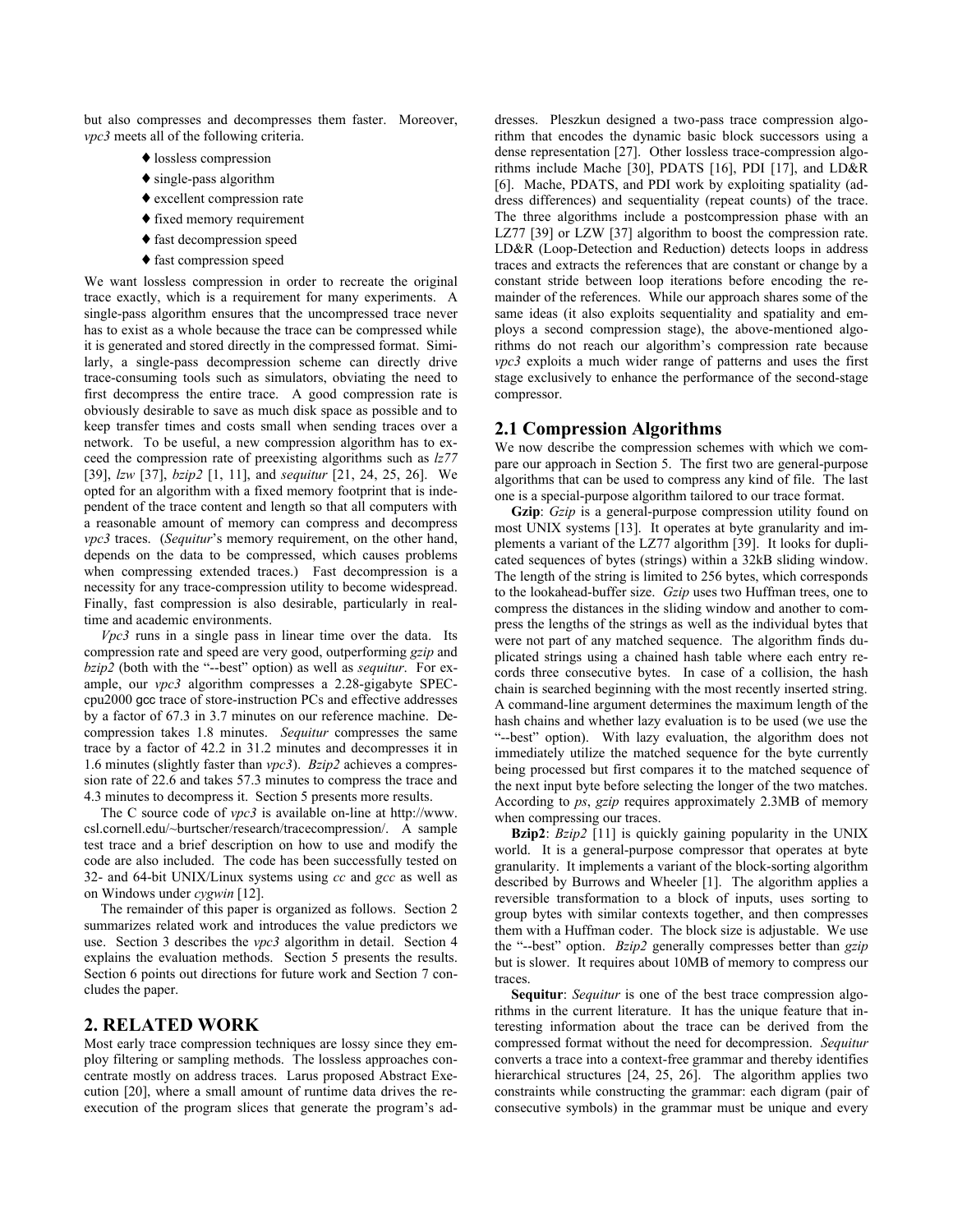rule must be used more than once. The biggest drawback of *sequitur* is its memory usage, which is linear in the size of the grammar.

The *sequitur* algorithm we use is a modified version of Nevill-Manning and Witten's implementation [10], which we changed as follows. We manually converted the C++ code into C, removed the access functions (i.e., we inlined them), increased the symbol table size to 33,554,393 entries, and added code to decompress the grammars. To accommodate 64-bit trace entries, we included a function that converts each trace entry into a unique number (in expected constant time). Moreover, we employed a split-stream approach, that is, we construct two separate grammars, one for the PC entries and one for the extended data entries in our traces. To limit the memory usage, we start new grammars when eight million unique symbols have been encountered or 384 megabytes of storage have been allocated for rule and symbol descriptors. We found these cutoff points to work well on our traces. According to *ps*, our implementation of *sequitur* never exceeds an overall memory usage of 951MB, which is crucial for good performance on a system with 1GB of main memory. To prevent *sequitur* from becoming very slow due to hash-table inefficiencies, we also start a new grammar whenever the last 65,536 searches required an average of more than thirty trials before an entry was found. Finally, our version of *sequitur* includes a *bzip2* postcompression stage to improve the compression rate. Because of the postcompression and the slowdown-prevention mechanisms, the *sequitur* algorithm we use in this paper is both faster and compresses better than the version we used previously [2].

## **2.2 Value Predictors**

Our *vpc3* algorithm employs the following predictors, which have been experimentally determined to result in good performance on the gcc load-value trace with *bzip2* as the second-stage compressor. See also Section 4.4.

**Last-four-value predictor**: The first type of predictor we use is the last-four-value predictor (L4V) [3, 22, 36]. It stores the four most recently seen values in a first-in first-out manner. All four values are provided when a prediction is requested, i.e., the predictor can be thought of as comprising four components that make four independent predictions. The L4V can accurately predict sequences of repeating and alternating values as well as repeating sequences of no more than four arbitrary values. Since PCs infrequently exhibit such behavior, we only use the last-four-value predictor for the extended data.

**Finite-context-method predictor**: The finite-context-method predictor (FCM) [31, 32] computes a hash out of the *n* most recently encountered values. *n* is referred to as the order of the predictor. Whenever a new value is seen, the predictor puts it into a hash table using the current hash as an index. To predict the next value, a hash-table lookup is performed in the hope that the next value will be equal to the value that followed last time the same sequence of *n* previous values (i.e., the same hash) was encountered [28, 29, 31]. Thus, the FCM can memorize long arbitrary sequences of values and accurately predict them when they repeat. This trait makes FCMs ideal for predicting PCs. We use two FCM predictors with orders one and three (called FCM1 and FCM3 henceforth) for predicting PCs. Both FCMs retain and predict the most recent (a) and the second most recent (b) value that map to each line in the hash table. Thus, the FCM1a, FCM1b, FCM3a, and FCM3b predictors provide a total of four predictions. For the extended data, we use an FCM1a and an FCM1b predictor, which provide two predictions.

**Differential-finite-context-method predictor**: The differential-finite-context-method predictor (DFCM) [9] works just like the FCM with the exception that it predicts and is updated with differences (strides) between consecutive values rather than absolute values. To form the final prediction, the predicted stride has to be added to the most recently seen value.

Again, we use different orders of DFCMs to capture a broader variety of patterns. We use a DFCM1a, DFCM1b, DFCM3a, and DFCM3b for predicting the extended data. The "a" and "b" again refer to the two most recent values in each line of the hash table. DFCMs are often superior to FCMs because they warm up faster, can predict never before seen values, and make better use of the hash table [9]. Unfortunately, these benefits rarely weigh in with PC sequences, which is why we do not use any DFCM predictors to predict PCs.

## **3. ALGORITHM**

## **3.1 Trace Format**

Our traces consist of pairs of numbers. Each pair comprises a PC and an extended data (ED) field. The PC field is 32 bits wide and the extended data field is 64 bits wide. Thus, our traces have the following format, where the subscripts indicate bit widths.

#### **PC032, ED064, PC132, ED164, PC232, ED264, …**

This trivial format was deliberately chosen to simplify the following presentation of our algorithm. We chose 64 bits for the ED fields because this is the native word size of the Alpha system on which we performed our measurements. 32 bits suffice to represent PCs, especially since we do not need to store the two least significant bits, which are always zero because Alphas only support aligned instructions.

#### **3.2 History**

Our first attempt at a value-predictor-based compression algorithm compresses only the extended data and works as follows. The PC of the current PC/ED pair is fed to a set of value predictors that produces *n* (not necessarily distinct) predictions. Each prediction is compared to the ED from the trace. If a match is found, the corresponding predictor identification code is written to the compressed file using a fixed *m*-bit encoding. If no predictor is correct, a special *m*-bit code is written followed by the unpredictable 64-bit extended-data value. Then the predictors are updated. The algorithm repeats for the remaining PC/ED pairs in the trace. Decompression is achieved by running the compression steps in reverse.

Unfortunately, this algorithm does not work well because the PCs are not compressed and because *m* is too large. Since we use 27 predictors plus the special code, five bits are needed to represent a predictor identification code (i.e., *m*=5). Furthermore, unpredictable entries are not compressed. Overall, the algorithm cannot exceed a compression rate of 2.6 because even assuming that every ED entry is predictable, a 96-bit PC/ED pair (32-bit PC plus 64-bit extended data) is merely compressed down to 37 bits (32-bit PC plus five-bit predictor code).

Our *vpc1* algorithm [2] corrects these shortcomings. It compresses the PCs like the ED using a separate set of ten predictors. Moreover, it employs a dynamic Huffman encoder [19, 35] to minimize the number of bits required to express the predictor identification codes. If more than one predictor is correct, we select the one that has the shortest Huffman code associated with it, i.e., the one with the highest usage frequency. Finally, *vpc1* compresses unpredictable values in the following manner. In case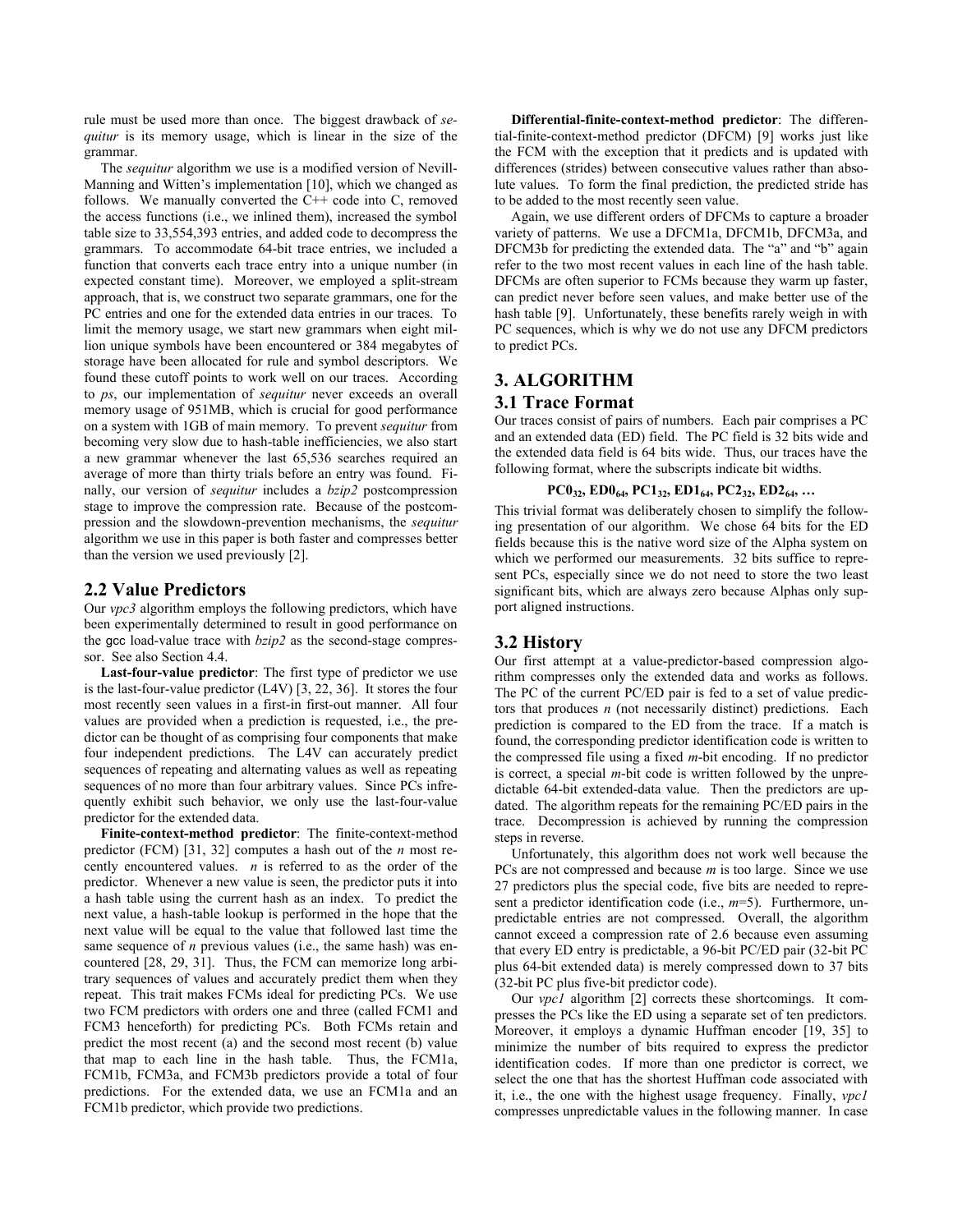of PCs, only  $\log_2(range)$  bits are written, where the provided *range* has to be greater or equal to the largest PC in the trace. In case of extended data, the special predictor code is followed by the identification code of the predictor whose prediction is closest to the actual value in terms of absolute difference. *Vpc1* then emits the difference between the predicted value and the actual value in encoded sign-magnitude format to save bits.

We added several enhancements to *vpc1* to boost the compression rate. First, we included saturating up/down counters in the hash table of the FCMs to provide an update hysteresis. Second, we retain only distinct values in all multi-value predictors to maximize the number of different predictions and therefore the chances of at least one of them being correct. Third, we keep the values in all multi-value predictors in least recently used order to skew the usage frequency of the predictor components. Skewing the usage frequencies increases the compression rate because it allows the dynamic Huffman encoder to assign shorter identification codes to the frequently used components and to use them more often. Fourth, we initialize the dynamic Huffman encoder with biased, nonzero frequencies for all predictors. This allows the more sophisticated predictors, which perform poorly in the beginning because they take longer to warm up, to stay ahead of the simpler predictors. Thus, biasing the frequencies ensures that the most powerful predictors are used whenever they are correct and the remaining predictors are only utilized occasionally, resulting in shorter Huffman codes and better compression rates.

*Vpc1* outperforms *gzip* and *sequitur* on hard-to-compress extended-data traces but is not competitive on easily compressible traces [2]. The reason for this deficiency is that *vpc1* cannot compress traces by more than a factor of 48. This is because at least one bit is needed to encode a PC and one bit to encode an extended-data entry. Since an uncompressed PC/ED pair requires 32+64=96 bits, the maximum compression rate is 96/2=48. Interestingly, *vpc1* almost reaches this theoretical maximum in several cases [2], showing that the dynamic Huffman encoder works well and almost always requires only one bit to encode a predictor identification number. This implies that the same PC and ED predictors are used most of the time because only one PC and one ED predictor can have a one-bit identification code at a time. Since PC and ED predictor codes alternate in the compressed traces, highly-compressible *vpc1* traces contain long bit strings of all zeros, all ones, or alternating zeros and ones, depending on the two predictors' identification codes. This, of course, means that the compressed trace is itself highly compressible.

To exploit this fact, we created *vpc2*, which is *vpc1* with a *gzip* post-compression stage. *Vpc2* works very well and improves upon *vpc1* in all studied cases [2]. More importantly, *vpc2*'s geometric-mean compression rate is almost twice that of *sequitur* and more than twice that of other schemes we tested (the arithmetic mean is even higher). On the downside, *vpc2* is over 3.5 times slower at decompressing traces, which may render it uninteresting for potential users.

#### **3.3 The** *VPC3* **Algorithm**

Based on our experiences with *vpc1* and *vpc2*, we created a brand new algorithm called *vpc3* that is not only much faster but also compresses traces better. *Vpc3* is still based on value predictors, but the innovation is that it does not compress the traces per se. Instead, the purpose of the value predictors is to expose and enhance the patterns in the trace to make the second (compression) stage as effective as possible.

To make *vpc3* faster than *vpc2*, we decided to remove the predictors that did not provide many useful predictions. Thus, we reduced the total number of predictors from 37 to 14. Moreover, we abolished the saturating up/down counters and eliminated the frequency bias and the dynamic Huffman coder, assuming that the compressor in the second stage could do a better job at compressing the predictor identification codes. To further speed up the algorithm, we reverted back to updating the predictors with all values, not just distinct ones. Also, we no longer attempt to compress the unpredictable values in the first stage, which has the pleasant side effect of eliminating the need for the PC range information that had to be provided to *vpc2*. Finally, we converted from bit to byte granularity, which simplified and sped up the code substantially because no more bit shifting is necessary.

Note that we investigated many more enhancements to accelerate *vpc3* but ended up implementing only the ones listed above because they not only make *vpc3* faster but also boost the overall compression rate. For instance, removing infrequently used predictors decreases the number of distinct predictor codes and thus increases the regularity of the emitted codes, resulting in a better compression rate despite the concomitant increase in the number of emitted unpredictable values. Similarly, removing the saturating counters and not updating with distinct values only slightly decreases the prediction accuracy but greatly increases the uniformity of the resulting patterns. Finally, emitting values at byte granularity and thus possibly including unnecessary bits increases the amount of data transferred from the first stage to the second stage but at the same time exposes more patterns and makes them easier to detect for the second stage, which also operates at byte granularity.

The final *vpc3* algorithm converts a trace into four data streams and then compresses the four streams individually using *bzip2* (except where noted otherwise). The four streams are generated as follows. The PC of the current trace entry is read and compared to the four PC predictions (Sections 2.2 and 4.4 describe the predictors). If none of the predictions are correct, a "4" (one byte) is written to the first stream and the unpredictable four-byte PC is written to the second stream. If at least one of the PC predictions is correct, a one-byte predictor identification number ("0", "1", "2", or "3") is written to the first stream and nothing is written to the second stream. If more than one predictor is correct, *vpc3* picks the predictor with the highest use count. The predictors are prioritized to break ties. The ED of the current trace entry is handled analogously. It is read and compared to the ten ED predictions (see Sections 2.2 and 4.4). A one-byte predictor identification number ("0", "1", …, "9") is written to the third stream if at least one of the ED predictions is correct. If none are correct, a "10" is written to the third stream and the unpredictable eight-byte ED is written to the fourth stream. Then all predictors are updated with the true PC or ED and the algorithm repeats until all trace entries have been consumed. Figure 1 illustrates *vpc3*'s operation. The dark arrows in the figure mark the prediction paths while the light arrows mark the update paths. To decompress a trace, *vpc3* essentially runs the compression steps in reverse.

The following is a summary of some ideas we experimented with that turned out to be disadvantageous. They are not included in *vpc3*. (1) The order in which the predictors are accessed and prioritized appears to have no noticeable effect on the performance. (2) Interestingly, biasing the initial use counts of the predictors seems to always hurt the compression rate. (3) Writing differences rather than absolute values to the four streams decreases the compression rate. (4) Larger predictor tables than the ones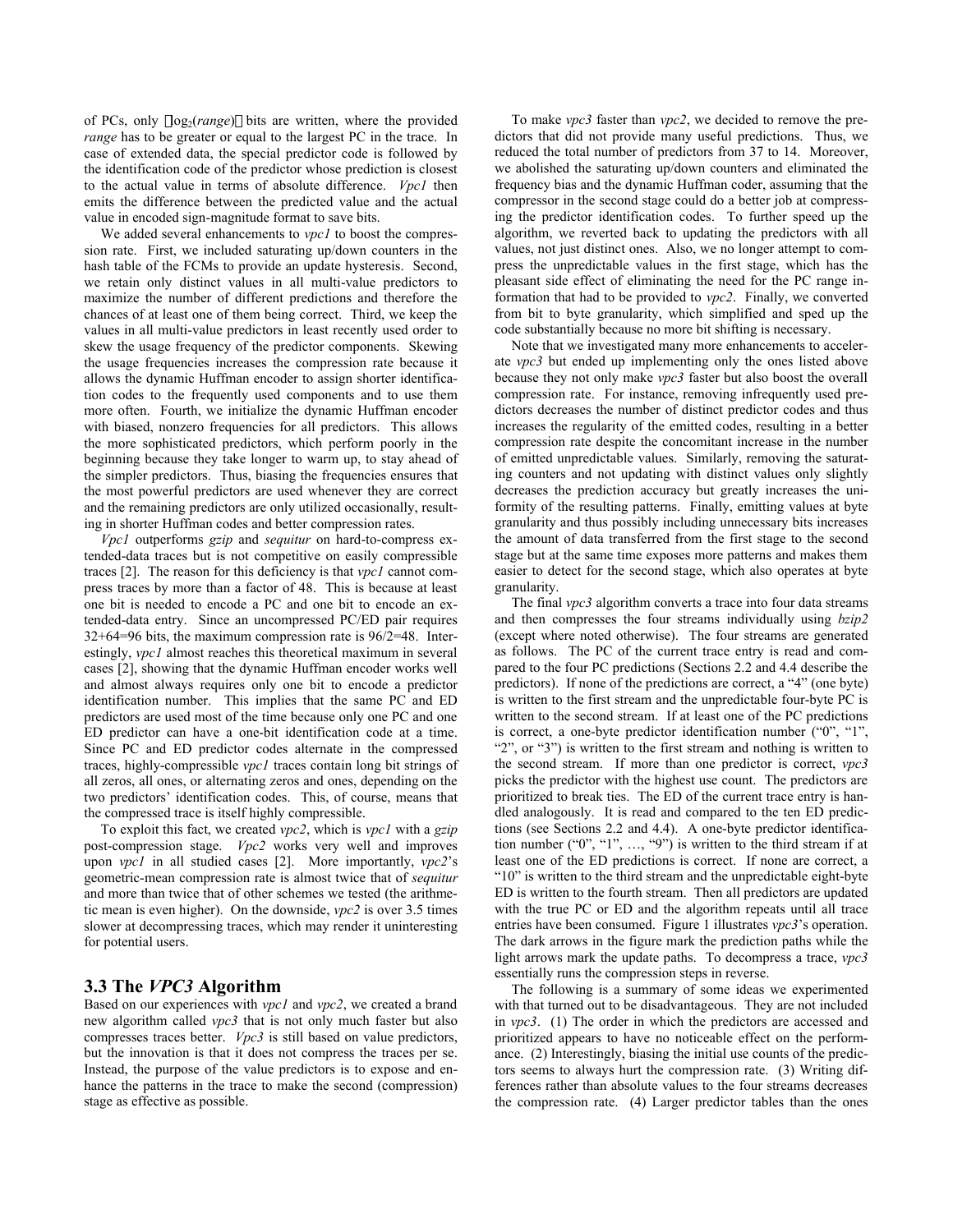listed in Section 4.4 do not significantly improve the compression rate (on our traces) and have a negative effect on the memory footprint. (5) Dynamically renaming the predictors such that the predictor with the highest use count always has an identification code of "0", the second highest a code of "1", etc., lowers the compression rate. (6) Similarly, decaying the use counts with age, that is, giving more weight to recent behavior, decreases the compression rate.



**Figure 1: The** *vpc3* **compression algorithm.**

## **4. EVALUATION METHODS**

#### **4.1 System**

We performed all measurements for this paper on a dedicated 64 bit CS20 system with two 833MHz 21264B Alpha CPUs [18]. Only one of the processors was used. Each CPU has separate, two-way set-associative, 64kB L1 caches and an off-chip, unified, direct-mapped 4MB L2 cache. The system is equipped with 1GB of main memory. The Ultra2/LDV SCSI hard drive has a capacity of 73GB and spins at 10,000rpm. For maximum disk performance, we used the advanced file system (AdvFS). The operating system is Tru64 UNIX V5.1A.

#### **4.2 Traces**

We used all integer programs and all but four of the floating-point programs from the SPECcpu2000 benchmark suite [15] to generate the traces for this study. We had to exclude the four Fortran 90 programs due to the lack of a compiler. The C programs were compiled with Compaq's C compiler V6.3-025 using "-O3 -arch host -non shared" plus feedback optimization. The C++ and Fortran 77 programs were compiled with  $g$ ++/g77 V3.3 using "-O3 -static". We used statically linked binaries to include instructions from library calls in the traces. Only system-call code is not captured. To generate the traces, we used the binary instrumentation tool-kit ATOM [7, 33] and ran the programs to completion with the SPEC-provided test inputs. Two programs, eon and vpr, require multiple runs and perlbmk executes itself recursively. For each of these programs, we concatenated the subtraces into a single trace.

We generated three types of real-world traces from the 22 programs to evaluate the compression algorithms. The first type of trace captures the PC and the effective address of each executed store instruction. The second type of trace contains the PC and the effective address of all loads and stores that miss in a simulated 16kB, direct-mapped, 64-byte line, write-allocate data cache. The third type of trace records the PC and the loaded value of every executed load instruction (that is not a prefetch, a NOP, or a load immediate).

We selected the store-effective-address traces because, historically, many trace-compression approaches have focused on address traces. We picked the cache-miss-address traces because the simulated cache acts as a filter and only lets some of the memory accesses through, which we expect to distort the access patterns, making the traces harder to compress. Finally, we chose the loadvalue traces because load values span large ranges and include floating-point numbers, addresses, and integer numbers, which may make them difficult to compress. After all, a good new compression scheme is particularly important for hard-to-compress traces.

Table 1 shows the program name, the programming language (lang), the type (integer or floating point), and the uncompressed size (in megabytes) of the three traces for each SPECcpu2000 program as well as which traces we excluded. We excluded all traces with more than one billion entries, i.e., the traces that are larger than twelve gigabytes, because they would have slowed down our experiments needlessly. The corresponding entries in Table 1 are crossed out.

**Table 1: Sizes of the studied traces.**

|          |       |           | store       | cache miss           | load         |  |  |
|----------|-------|-----------|-------------|----------------------|--------------|--|--|
| program  |       | lang type | addresses   | addresses            | values       |  |  |
| eon      | $C++$ |           | 2,086.1 MB  | $94.6 \overline{MB}$ | 2,164.6 MB   |  |  |
| bzip2    | C     |           | 16.769.9 MB | 726.1 MB             | 23.947.4 MB  |  |  |
| crafty   | С     |           | 3,368.0 MB  | 1,967.8 MB           | 14.227.6 MB  |  |  |
| gap      | C     |           | 1,269.2 MB  | 255.5 MB             | 3,141.6 MB   |  |  |
| gcc      | C     |           | 2,280.9 MB  | 366.6 MB             | 4,523.2 MB   |  |  |
| gzip     | C     |           | 2,836.0 MB  | 731.3 MB             | 8,070.1 MB   |  |  |
| mcf      | С     | integer   | 400.4 MB    | 150.1 MB             | 455.7 MB     |  |  |
| parser   | C     |           | 4,224.2 MB  | 821.2 MB             | 9,805.9 MB   |  |  |
| perlbmk  | Ċ     |           | 570.3 MB    | 86.1 MB              | 1,089.4 MB   |  |  |
| twolf    | Ċ     |           | 239.8 MB    | 73.4 MB              | 827.6 MB     |  |  |
| vortex   | Ċ     |           | 16.770.6 MB | 2.185.2 MB           | 26,571.4 MB  |  |  |
| vpr      | Ć     |           | 1,984.9 MB  | 644.0 MB             | 7,167.0 MB   |  |  |
| ammp     | С     |           | 5,159.2 MB  | 3,442.0 MB           | 16,406.9 MB  |  |  |
| art      | С     |           | 1.781.8 MB  | 2.381.8 MB           | 11.249.9 MB  |  |  |
| equake   | C     |           | 1,229.8 MB  | 418.8 MB             | 4,323.0 MB   |  |  |
| mesa     | C     | point     | 3,671.1 MB  | 266.8 MB             | 6,055.2 MB   |  |  |
| applu    | F77   |           | 522.7 MB    | 77.1 MB              | 1,002.7 MB   |  |  |
| apsi     | F77   | floating  | 8,058.2 MB  | 3,018.9 MB           | 15,911.5 MB  |  |  |
| mgrid    | F77   |           | 5,110.0 MB  | 6,377.0 MB           | 102,794.6 MB |  |  |
| sixtrack | F77   |           | 18.735.9 MB | 2.224.5 MB           | 38.889.2 MB  |  |  |
| swim     | F77   |           | 452.0 MB    | 149.3 MB             | 1,985.5 MB   |  |  |
| wupwise  | F77   |           | 10,829.6 MB | 889.9 MB             | 22,628.8 MB  |  |  |

## **4.3 Compressors**

To make the running-time comparisons as fair as possible, we compiled all compressors with the same compiler (Compaq's C compiler V6.3-025) and the same optimization flags (-O3 -arch host). Doing so made *bzip2* 4% faster relative to using the default compiler (*gcc*) and optimization flags, and *gzip* ended up 8.5%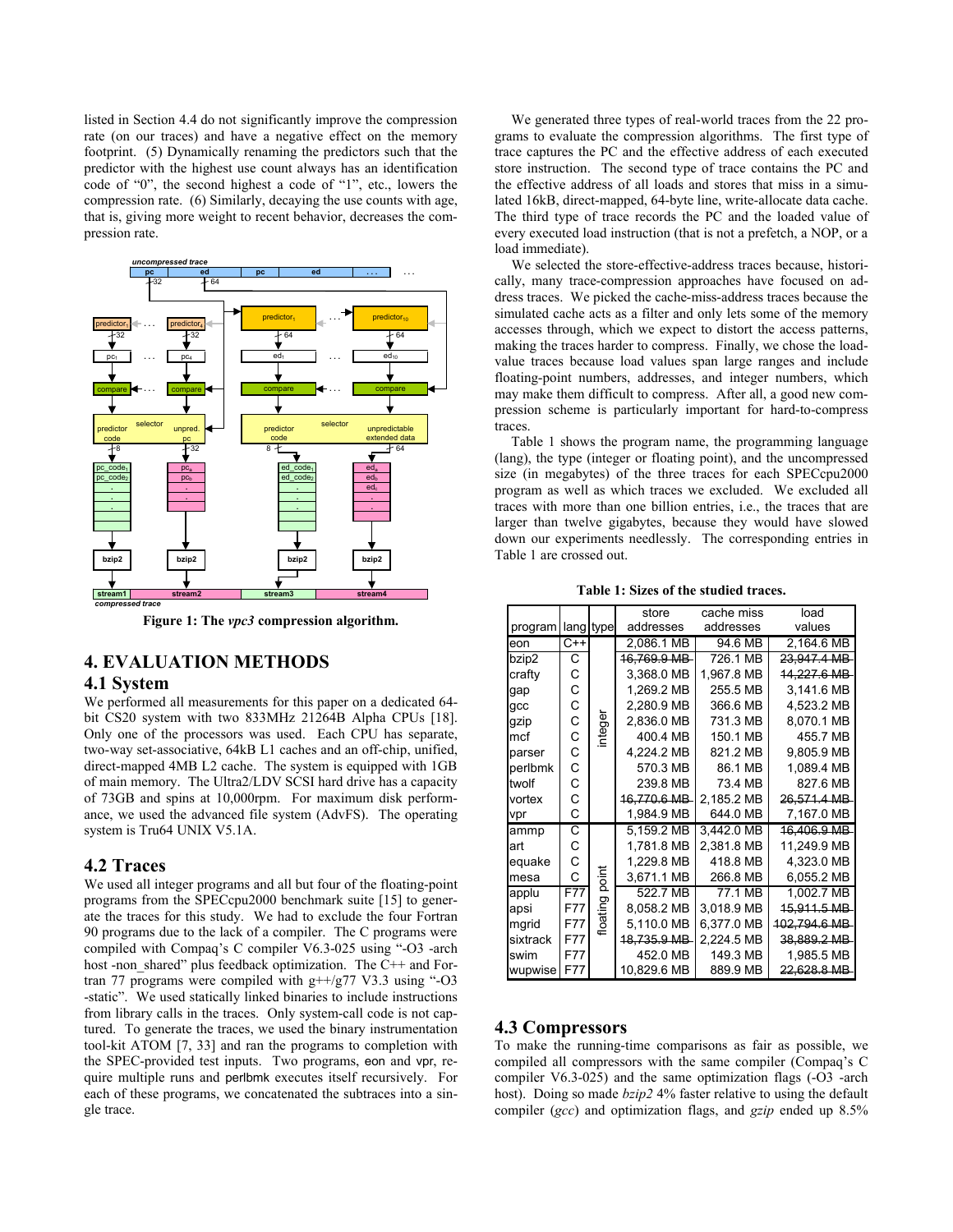faster than the preinstalled version. We use *bzip2* version 1.0.2 and *gzip* version 1.3.3. Both programs are exclusively used with the "--best" option.

## **4.4 Predictor Configurations**

This section lists the parameters and table sizes of the predictors used by *vpc3*. These configurations have been experimentally determined to yield a good compression rate and speed on the gcc load-value trace. We found the following parameters to work well and use them throughout this paper.

The four PC predictors are global predictors and therefore have no index. The FCM3ab predictor requires three four-byte entries to store three hash values in the first level. These entries are shared with the FCM1ab predictor. The second-level of the FCM1ab (the hash table) has 131,072 lines, each of which holds two four-byte PCs (1MB). The FCM3ab's second-level table is four times larger (4MB). Overall, five megabytes are allocated to the PC predictors.

The predictors for the extended data use the PC modulo the table size as an index, which allows them to store information on a per instruction basis. To enable maximum sharing, all first-level tables have the same number of lines (65,536). The last-fourvalue predictor retains four eight-byte values per line (2MB). The FCM1ab predictor stores one four-byte hash value per line in the first level (256kB) and two eight-byte values in each of the 524,288 lines in its second-level table (8MB). The DFCM1ab and DFCM3ab predictors share a first-level table, which stores three four-byte hash values per line (768kB). The last value needed to compute the final prediction is obtained from the last-four-value predictor. The second-level table of the DFCM1ab has 131,072 lines, each holding two eight-byte values (2MB). The DFCM3ab's second-level table is four times as large (8MB). The extended data predictors use a total of 21 megabytes of table space.

Overall, 26 megabytes are allocated to the predictor tables in our compression algorithm. Including the code, stack, etc., our compression utility requires 27MB of memory to run as reported by the UNIX command *ps*.

## **5. RESULTS**

The following sections describe the results. Section 5.1 discusses the compression rate, Section 5.2 studies the decompression speed, Section 5.3 investigates the compression speed, and Section 5.4 takes a look at the value-predictor performance.

#### **5.1 Compression Rate**

Table 2 shows the compression rates of *gzip*, *bzip2*, *sequitur* (seq), *vpc2*, and *vpc3* on the three sets of traces we generated (higher numbers are better). For each type of trace, we highlighted the best compression rate in bold print. Three stars mark excluded traces.

On the store-effective-address traces, *vpc3* exceeds the compression rate of the other algorithms for the majority of the traces. It compresses art almost seven hundred times more than *sequitur* does and reaches a compression rate of over 36,000, the highest we observed. *Sequitur* outperforms *vpc3* on eon, crafty, twolf, and vpr, though never by more than a factor of three. *Vpc3*'s geometric mean compression rate is over eight times that of *sequitur*, and the general-purpose algorithms *gzip* and *bzip2* fare even worse. *Vpc3* is about twice as effective on average as its predecessor *vpc2*. The latter is superior to the former in two cases, notably on

mgrid, which it compresses over six times more than any of the other schemes. Evidently, this trace greatly benefits from a predictor in *vpc2* that is not included in *vpc3*. There is no case where *gzip* or *bzip2* exceeds *vpc3*'s compression rate. However, *bzip2* outperforms *sequitur* on seven store-effective-address traces. Note how much more compressible the floating-point traces are than the integer traces, especially with the two *vpc* algorithms.

Looking at the cache-miss-address traces, we find that the compression rates are generally much lower, which is what we expected. While there is still no case where *gzip* outperforms *vpc3*, there are now five instances (all integer program traces) where *bzip2* yields a better compression rate than *vpc3*. However, the difference between *bzip2* and *vpc3* is less than a factor of two in each case. Surprisingly, *bzip2* exceeds *sequitur*'s compression rate on almost half of the cache-miss-address traces. *Vpc3* is inferior to *sequitur* on six traces, three of which are most compressible by *sequitur*. In fact, *sequitur* compresses sixtrack almost six times better than any of the other algorithms. *Vpc3* underperforms *vpc2* in three instances by less than 7% (including eon) and in two more instances by less than a factor of two. Overall, *vpc3* exceeds *sequitur*, *bzip2*, and *gzip*'s compression rates on two thirds of the cache-miss-address traces and by a factor of 1.8 on average (geometric mean). Again, the floating-point traces are more compressible by all schemes than the integer traces, although the discrepancy is not as high as with the store-effectiveaddress traces.

On the load-value traces, *vpc3* outperforms all the other algorithms we evaluated on every trace with the exception of twolf (where *sequitur* is 7% better) and swim (where *vpc2* is 30% better). We surmise that *vpc3* works so well on these traces because we used one of them, gcc, to tune our algorithm. Maybe this indicates that with finer tuning, *vpc3* could perform even better on the other types of traces. *Vpc3*'s geometric mean compression rate is 1.7 times that of *sequitur*, the best non-*vpc* algorithm, on the loadvalue traces. One interesting point to note is that, with the exception of mesa (and to a much smaller degree art), the load-value floating-point traces are less compressible than their integer counterparts.



**Figure 2: Gmean compression rates relative to** *vpc3***.**

Figure 2 depicts the geometric mean compression rates over the three types of traces relative to *vpc3*, whose compression rate is normalized to one hundred. The figure includes results from two additional algorithms, *vpc1* and *vpc3(gzip)*, the latter of which uses *gzip* instead of *bzip2* as the second-stage compressor.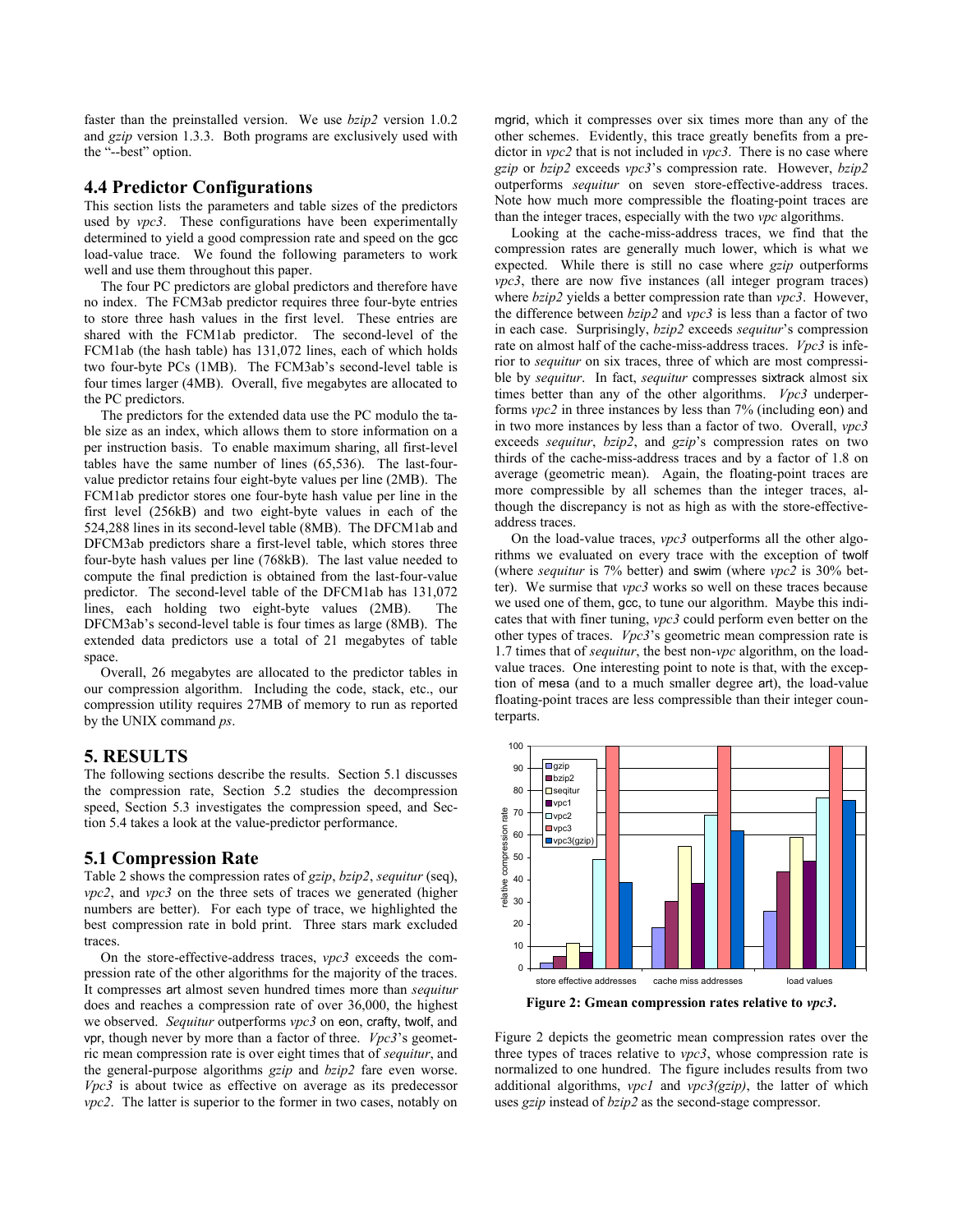|          | store effective addresses |       |       |        |                | cache miss addresses |       |       |       | load values |       |       |       |               |       |
|----------|---------------------------|-------|-------|--------|----------------|----------------------|-------|-------|-------|-------------|-------|-------|-------|---------------|-------|
|          | gzip                      | bzip2 | seg   | vpc2   | vpc3           | gzip                 | bzip2 | seq   | vpc2  | vpc3        | gzip  | bzip2 | seg   | vpc2          | vpc3  |
| leon     | 6.8                       | 24.3  | 793.4 | 92.9   | 366.9          | 13.1                 | 30.0  | 22.3  | 17.4  | 17.4        | 7.3   | 10.8  | 14.5  | 16.0          | 23.8  |
| bzip2    | $***$                     | ***   | $***$ | $***$  | $***$          | 3.9                  | 5.1   | 4.0   | 4.6   | 5.8         | $***$ | $***$ | $***$ | $***$         | $***$ |
| crafty   | 15.3                      | 37.1  | 102.7 | 58.8   | 82.9           | 9.1                  | 19.2  | 14.2  | 12.9  | 14.8        | ***   | ***   | ***   | $***$         | $***$ |
| gap      | 9.2                       | 17.8  | 15.5  | 70.9   | 76.3           | 7.1                  | 10.6  | 6.5   | 8.2   | 11.0        | 11.1  | 21.7  | 26.9  | 35.3          | 51.0  |
| gcc      | 10.9                      | 22.6  | 42.2  | 53.1   | 67.3           | 5.4                  | 7.2   | 6.3   | 5.2   | 9.0         | 8.3   | 15.7  | 22.6  | 24.6          | 28.9  |
| gzip     | 11.3                      | 20.5  | 19.6  | 60.8   | 64.0           | 5.4                  | 7.3   | 7.9   | 7.0   | 8.4         | 8.8   | 13.8  | 12.1  | 12.9          | 19.6  |
| mcf      | 6.4                       | 22.7  | 14.2  | 74.1   | 131.1          | 5.1                  | 9.8   | 12.5  | 12.0  | 17.1        | 6.8   | 13.7  | 18.4  | 13.7          | 20.3  |
| parser   | 9.1                       | 14.2  | 18.4  | 57.9   | 56.6           | 5.6                  | 6.3   | 7.3   | 8.0   | 11.5        | 11.9  | 18.8  | 21.2  | 33.1          | 34.5  |
| perlbmk  | 13.6                      | 25.5  | 47.9  | 73.0   | 117.2          | 10.1                 | 17.3  | 13.2  | 12.5  | 17.0        | 11.7  | 24.7  | 42.1  | 40.9          | 62.4  |
| twolf    | 11.8                      | 34.5  | 126.9 | 25.3   | 42.7           | 6.6                  | 15.9  | 11.7  | 6.7   | 10.5        | 6.9   | 14.8  | 21.9  | 16.2          | 20.5  |
| vortex   | ***                       | ***   | ***   | $***$  | $***$          | 10.3                 | 20.1  | 22.4  | 22.3  | 21.2        | ***   | ***   | ***   | $***$         | $***$ |
| vpr      | 9.2                       | 21.1  | 43.9  | 20.4   | 34.9           | 4.2                  | 7.6   | 6.9   | 3.7   | 6.7         | 9.6   | 18.0  | 19.2  | 17.5          | 27.6  |
| ammp     | 20.0                      | 33.1  | 38.8  | 473.4  | 980.4          | 5.7                  | 18.1  | 42.0  | 64.9  | 65.0        | $***$ | ***   | $***$ | $***$         | $***$ |
| lart     | 9.0                       | 22.9  | 52.0  | 4017.8 | 36248.6        | 6.3                  | 9.1   | 218.6 | 413.5 | 6088.7      | 21.4  | 30.7  | 55.2  | 58.9          | 85.9  |
| equake   | 27.6                      | 50.5  | 48.7  | 331.2  | 383.4          | 7.8                  | 9.4   | 24.3  | 30.0  | 28.2        | 8.3   | 11.0  | 13.2  | 20.7          | 25.6  |
| mesa     | 17.8                      | 53.5  | 134.0 | 1540.6 | 4341.1 27.1    |                      | 67.5  | 78.3  | 189.3 | 304.8       | 41.2  | 117.9 | 293.0 | 1996.4 2750.5 |       |
| applu    | 9.9                       | 14.0  | 500.8 | 856.5  | 1787.4         | 5.1                  | 5.9   | 176.5 | 37.9  | 66.2        | 3.2   | 3.4   | 4.3   | 5.5           | 6.6   |
| lapsi    | 25.7                      | 39.0  | 226.0 |        | 398.0 13123.5  | 6.4                  | 9.9   | 285.8 | 163.4 | 789.3       | ***   | ***   | $***$ | $***$         | $***$ |
| mgrid    | 8.1                       | 14.2  | 13.3  | 3407.0 | 557.8          | 6.0                  | 7.8   | 6.9   | 208.3 | 108.5       | ***   | ***   | ***   | $***$         | $***$ |
| sixtrack | ***                       | ***   | ***   | ***    | $***$          | 7.9                  | 11.4  | 175.0 | 26.4  | 29.8        | ***   | ***   | ***   | $***$         | $***$ |
| swim     | 7.5                       | 11.6  | 9.6   |        | 7544.2 18638.4 | 5.9                  | 8.4   | 21.0  | 206.9 | 359.3       | 2.9   | 3.3   | 4.0   | 8.6           | 6.7   |
| wupwise  | 44.8                      | 118.8 | 101.0 | 779.1  | 5645.3         | 6.5                  | 10.2  | 6.2   | 80.2  | 50.8        | $***$ | ***   | ***   | $***$         | $***$ |
| a mean   | 14.4                      | 31.5  | 123.6 | 1049.2 | 4355.0         | 7.8                  | 14.3  | 53.2  | 70.1  | 365.5       | 11.4  | 22.7  | 40.6  | 164.3         | 226.0 |
| g mean   | 12.4                      | 26.3  | 55.5  | 237.2  | 484.7          | 7.0                  | 11.5  | 21.0  | 26.3  | 38.2        | 9.1   | 15.3  | 20.7  | 27.0          | 35.2  |
| Ih mean  | 11.1                      | 23.1  | 31.9  | 85.7   | 126.0          | 6.5                  | 10.0  | 12.0  | 12.9  | 17.6        | 7.5   | 10.8  | 13.6  | 17.1          | 20.6  |

**Table 2: Compression rates.**

|  |  |  | Table 3: Decompression time in minutes. |
|--|--|--|-----------------------------------------|
|  |  |  |                                         |

|          | store effective addresses |       |       |               | cache miss addresses |      |       |       | load values |      |       |       |       |       |           |
|----------|---------------------------|-------|-------|---------------|----------------------|------|-------|-------|-------------|------|-------|-------|-------|-------|-----------|
|          | gzip                      | bzip2 |       | seq vpc2 vpc3 |                      | gzip | bzip2 | sea   | vpc2 vpc3   |      | gzip  | bzip2 | seq   |       | vpc2 vpc3 |
| eon      | 0.8                       | 3.9   | 0.7   | 7.6           | 1.4                  | 0.03 | 0.19  | 0.12  | 0.57        | 0.15 | 0.8   | 4.7   | 2.7   | 10.4  | 2.6       |
| bzip2    | $***$                     | $***$ | $***$ | $***$         | $***$                | 0.36 | 2.02  | 2.51  | 5.69        | 2.71 | $***$ | $***$ | $***$ | $***$ | $***$     |
| crafty   | 1.0                       | 6.1   | 2.1   | 12.7          | 2.5                  | 0.68 | 4.21  | 3.63  | 12.77       | 3.14 | ***   | ***   | ***   | $***$ | ***       |
| gap      | 0.4                       | 2.7   | 2.1   | 4.8           | 1.0                  | 0.10 | 0.59  | 0.65  | 1.67        | 0.47 | 1.0   | 6.0   | 3.1   | 14.1  | 3.1       |
| gcc      | 0.7                       | 4.3   | 1.6   | 9.0           | 1.8                  | 0.16 | 0.91  | 0.96  | 2.77        | 0.79 | 1.6   | 8.9   | 5.1   | 23.1  | 5.2       |
| gzip     | 0.9                       | 5.9   | 3.1   | 9.7           | 2.2                  | 0.31 | 1.85  | 1.57  | 4.61        | 1.68 | 2.8   | 17.8  | 12.4  | 40.2  | 10.8      |
| mcf      | 0.2                       | 0.9   | 1.3   | 1.4           | 0.3                  | 0.07 | 0.33  | 0.32  | 0.92        | 0.24 | 0.2   | 0.9   | 0.6   | 2.7   | 0.6       |
| parser   | 1.5                       | 8.5   | 4.9   | 15.5          | 3.3                  | 0.37 | 1.97  | 1.90  | 5.35        | 1.46 | 3.2   | 18.1  | 10.6  | 41.3  | 9.4       |
| perlbmk  | 0.2                       | 1.1   | 0.5   | 2.3           | 0.5                  | 0.03 | 0.19  | 0.14  | 0.53        | 0.14 | 0.4   | 2.1   | 0.9   | 4.8   | 1.1       |
| twolf    | 0.1                       | 0.4   | 0.1   | 1.1           | 0.3                  | 0.03 | 0.16  | 0.14  | 0.59        | 0.16 | 0.3   | 1.7   | 1.0   | 4.8   | 1.1       |
| vortex   | ***                       | ***   | ***   | ***           | $***$                | 0.72 | 4.69  | 2.88  | 12.50       | 3.27 | ***   | $***$ | ***   | $***$ | ***       |
| vpr      | 0.7                       | 4.0   | 1.6   | 9.4           | 2.1                  | 0.30 | 1.67  | 1.72  | 6.09        | 1.93 | 2.5   | 14.1  | 8.8   | 34.1  | 8.1       |
| ammp     | 1.4                       | 9.5   | 3.8   | 13.3          | 2.9                  | 1.50 | 7.08  | 3.12  | 13.76       | 2.93 | $***$ | $***$ | $***$ | $***$ | ***       |
| art      | 0.7                       | 2.9   | 1.4   | 4.7           | 0.9                  | 1.08 | 4.96  | 1.15  | 7.99        | 1.55 | 3.1   | 21.1  | 6.6   | 36.4  | 7.9       |
| equake   | 0.3                       | 2.3   | 0.7   | 3.7           | 0.7                  | 0.15 | 0.98  | 0.41  | 1.78        | 0.45 | 1.5   | 9.8   | 5.5   | 17.1  | 4.4       |
| mesa     | 1.1                       | 7.1   | 1.6   | 10.6          | 1.9                  | 0.07 | 0.41  | 0.15  | 0.69        | 0.13 | 1.5   | 10.7  | 2.2   | 19.5  | 3.5       |
| applu    | 0.2                       | 1.1   | 0.2   | 1.7           | 0.3                  | 0.03 | 0.19  | 0.04  | 0.38        | 0.08 | 0.5   | 3.4   | 2.7   | 5.3   | 2.1       |
| apsi     | 2.2                       | 13.4  | 3.6   | 22.2          | 3.8                  | 1.22 | 5.97  | 1.54  | 9.00        | 1.91 | ***   | $***$ | ***   | $***$ | ***       |
| mgrid    | 2.3                       | 12.3  | 14.5  | 15.5          | 3.1                  | 2.90 | 16.04 | 16.02 | 24.69       | 5.85 | ***   | ***   | ***   | ***   | ***       |
| sixtrack | ***                       | ***   | ***   | ***           | ***                  | 0.81 | 5.18  | 1.25  | 13.05       | 2.93 | $***$ | ***   | ***   | $***$ | ***       |
| swim     | 0.2                       | 1.1   | 1.4   | 1.4           | 0.2                  | 0.07 | 0.40  | 0.17  | 0.57        | 0.09 | 1.1   | 7.2   | 6.2   | 8.9   | 4.0       |
| wupwise  | 2.8                       | 18.6  | 6.5   | 29.0          | 6.0                  | 0.39 | 2.23  | 2.89  | 3.52        | 0.84 | ***   | ***   | ***   | ***   | ***       |
| a mean   | 0.93                      | 5.59  | 2.72  | 9.23          | 1.86                 | 0.52 | 2.83  | 1.97  | 5.89        | 1.50 | 1.46  | 9.03  | 4.89  | 18.76 | 4.56      |
| g mean   | 0.60                      | 3.61  | 1.56  | 6.20          | 1.25                 | 0.23 | 1.30  | 0.80  | 3.00        | 0.76 | 1.06  | 6.42  | 3.44  | 13.53 | 3.39      |
| h mean   | 0.36                      | 2.13  | 0.77  | 3.80          | 0.76                 | 0.10 | 0.59  | 0.28  | 1.43        | 0.33 | 0.69  | 4.00  | 2.18  | 9.27  | 2.32      |

\* The stars mark excluded traces.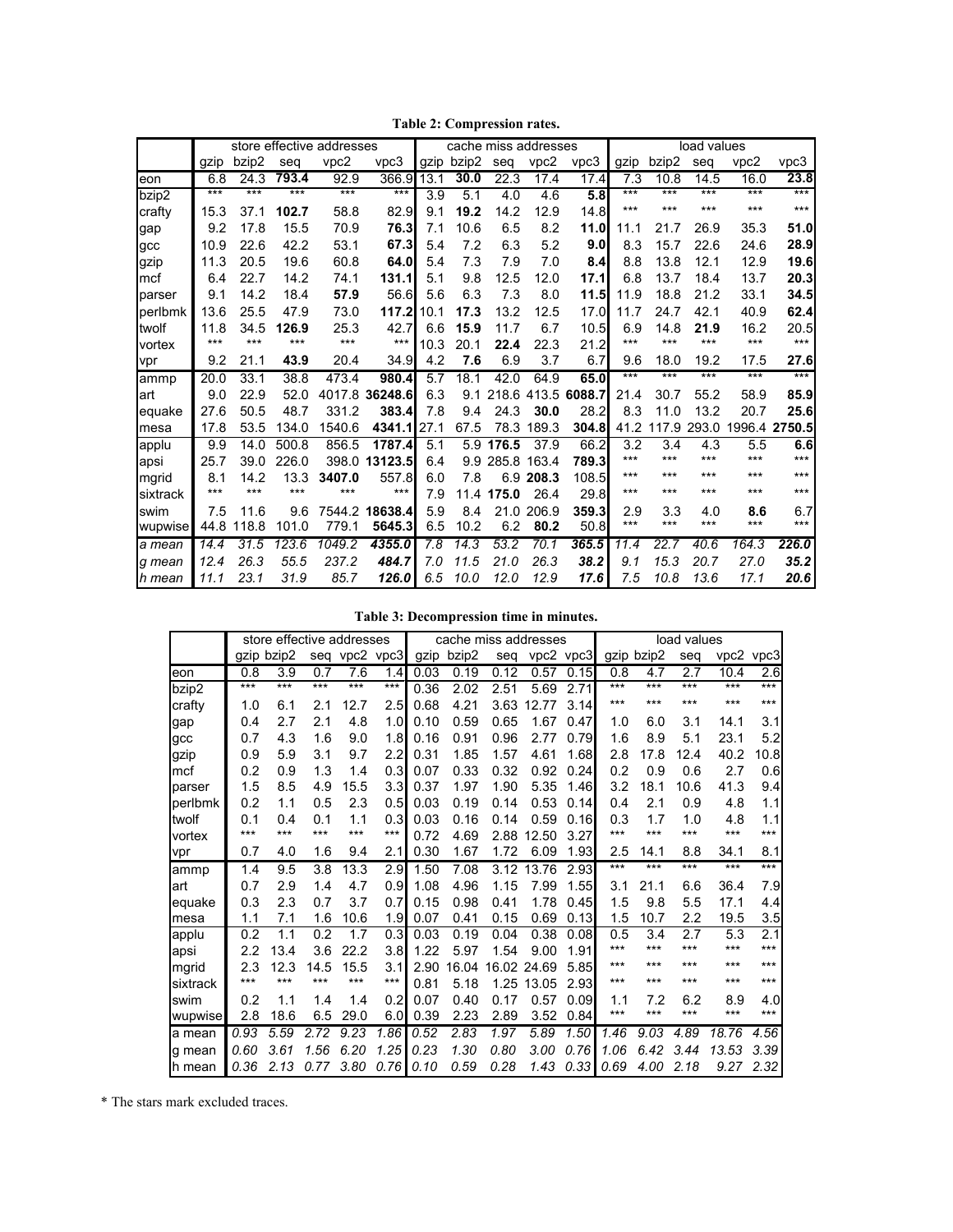Overall, *vpc3* is clearly dominant and delivers the best compression rates by a large margin. *Sequitur*, the best non-*vpc* algorithm we studied, reaches roughly half the compression rate of *vpc3* on the cache-miss-address and the load-value traces but only reaches 11.5% of vpc3's compression rate on the store-effectiveaddress traces. Because we tuned *vpc3* to perform well in combination with *bzip2* and because of *bzip2*'s general advantage over *gzip* (there is no trace on which *gzip* outperforms *bzip2*), we expect *vpc3(gzip)* to be inferior to *vpc3*. Nevertheless, *vpc3(gzip)* has its merits, as we will see in Section 5.2. Also, it is interesting to compare *vpc3(gzip)* with *vpc2* because both algorithms use *gzip* in their second stage. In fact, *vpc2* compresses all three types of address traces better than *vpc3(gzip)*. In a sense, this loss in compression rate relative to *vpc2* is the price we have to pay for the much faster speed (see next section).

#### **5.2 Decompression Speed**

Table 3 shows the time it takes *gzip*, *bzip2*, *sequitur* (seq), *vpc2*, and *vpc3* to decompress the traces and write the resulting (uncompressed) traces back to disk (lower numbers are better). The times listed are in minutes and represent the sum of the user and the system time as reported by the UNIX shell command *time*.

Note that the results listed in this and the next section include the effects of caching disk data. Hence, part of an input file may be sourced from the disk cache, and it is likely that not all of the generated data will actually have been written back to the disk at the time the algorithms terminate. However, this effect should be limited due to the large sizes of our traces.



**Figure 3: Geometric mean decompression time.**

*Vpc3* is four to five times faster than *vpc2* on average and over twice as fast on every trace. Moreover, it is about 1.7 to three times as fast as *bzip2*. This is somewhat surprising since *vpc3* uses *bzip2* in its second stage. Obviously, our idea of using value predictors to bring out and enhance the patterns in the traces not only drastically improves the compressibility but also makes it possible to decompress the traces faster. *Bzip2* exceeds *vpc3*'s decompression speed somewhat on three of our 55 traces (on the bzip2, twolf and vpr cache-miss-address traces). *Sequitur*'s decompression speed is largely comparable to that of *vpc3* but is slightly worse on the store-effective-address traces. *Gzip* is generally two to three times as fast at decompression as *vpc3* but does not deliver competitive compression rates.

If decompression speed is more important than an excellent compression rate, *vpc3(gzip)* should be considered. As Figure 3 shows, it is significantly faster than *vpc3* (almost twice as fast on the load-value and the cache-miss-address traces), but still compresses the traces substantially more than *gzip*, *bzip2*, and *sequitur* (see Figure 2).

Note that *vpc3* regenerates the store-effective-address traces at an average speed of 25 MB/s (megabytes per second), the cachemiss-address traces at 14 MB/s, and the load-value traces at 15 MB/s. These rates exceed the throughput of a 100 megabit per second network connection and the transfer rates of many hard disks. Moreover, note that these rates are probably limited by the speed at which the decompressed trace can be written back to the disk. This suggests that it may well be faster to read and decompress a compressed trace than to read the corresponding uncompressed trace when driving simulators or other trace-consumption tools.

#### **5.3 Compression Speed**

Figure 4 shows the geometric mean time it takes the various algorithms to compress the traces and write the compressed traces back to disk (lower numbers are better).



*Vpc3* is the fastest compressor for all three types of traces. This is surprising because it usually takes longer to achieve higher compression rates. While fast compression is generally not as critical as a good compression rate and decompression speed, it is certainly an added bonus. Once again, our value-prediction-based technique appears to be the right approach. On average, *vpc3* is 3.5 to ten times as fast at compressing the traces as *bzip2* and 3.3 to 6.6 times as fast as *sequitur*. It compresses traces at an unsurpassed rate of five to 7.5 megabytes per second.

#### **5.4 Predictor Usage**

Table 4 lists the usage distribution of the various predictor components in *vpc3*. The top portion of the table shows results for the PC predictors and the bottom portion for the ED predictors. The numbers are arithmetic means over the traces in each set.

In all cases, the PC trace entries are more predictable than the extended data, despite the smaller number of predictors. This indirectly shows that extended traces are harder to compress than PC-only traces. The PC predictability is very high for the storeeffective-address and the load-value traces, where we trace every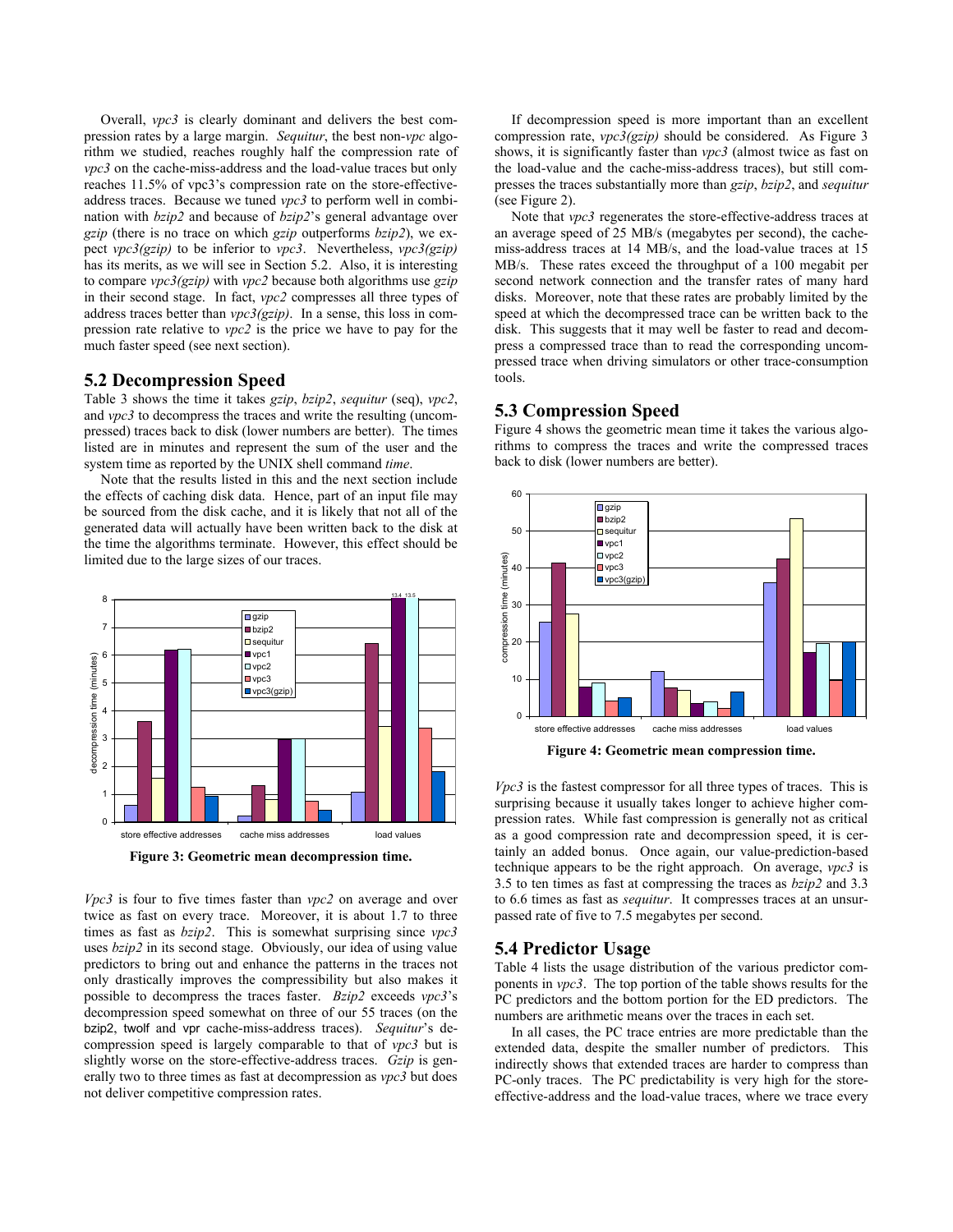executed store or load instruction, respectively. The PC predictions for the cache-miss-address traces, on the other hand, are more spread across the four predictors and a six times larger fraction of the PCs is not predicted in these traces than with the other two types of traces. This verifies our assumption that the simulated cache filters out many of the patterns in the store-effectiveaddress traces.

The cache-miss-address traces are also the least predictable on the extended-data side. However, there the load-value traces cause the widest spread of predictor usage. This is probably due to the large variety of data that load instructions fetch, which includes addresses as well as floating-point and integer values.

Overall, *vpc3* correctly predicts between about 82% and 96% of the ED trace entries and all predictors contribute predictions.

**Table 4: Predictor usage (in percent).**

|                 |                               |      | strore cache | load               |
|-----------------|-------------------------------|------|--------------|--------------------|
|                 | predictor                     |      |              | addrs addrs values |
|                 | FCM <sub>1a</sub>             | 93.0 | 63.0         | 94.2               |
|                 | FCM <sub>1</sub> b            | 3.1  | 6.0          | 3.0                |
| PC <sub>S</sub> | FCM3a                         | 0.3  | 9.9          | 0.1                |
|                 | FCM3b                         | 1.0  | 5.6          | 0.5                |
|                 | not predicted                 | 2.7  | 15.5         | 2.3                |
|                 | DFCM <sub>1a</sub>            | 88.3 | 60.0         | 20.1               |
|                 | DFCM1b                        | 0.5  | 1.0          | 0.2                |
|                 | DFCM3a                        | 1.9  | 2.4          | 4.2                |
| extended data   | DFCM3b                        | 0.3  | 2.6          | 2.1                |
|                 | L <sub>4</sub> Va             | 0.5  | 0.3          | 40.2               |
|                 | L <sub>4</sub> V <sub>b</sub> | 0.2  | 2.6          | 1.7                |
|                 | L4Vc                          | 0.3  | 1.2          | 1.0                |
|                 | L4Vd                          | 0.4  | 0.6          | 1.2                |
|                 | FCM <sub>1a</sub>             | 3.2  | 8.1          | 9.9                |
|                 | FCM <sub>1</sub> b            | 0.7  | 3.2          | 2.7                |
|                 | not predicted                 | 3.9  | 18.1         | 16.6               |

## **6. FUTURE WORK**

In the future, we intend to study traces from other programs, traces containing different information, and traces from non-Alpha-based platforms to further evaluate and improve our compression algorithm. We also plan to investigate additional compression schemes, both generic ones and ones that we adapt to take advantage of our trace format. For example, lzop [14] is of interest because of its high compression and decompression speed. Moreover, we would like to investigate whether our approach is useful in contexts outside of instruction traces.

Zhang and Gupta improved the compression rate of *sequitur* by splitting traces up by functions, i.e., they generate a subtrace for each function in the program (called a path trace) and then compress the subtraces individually [38]. We believe the same approach can be used to further improve the compression rate of *vpc3*.

Another interesting idea, whose applicability to our algorithm we would like to investigate, is Chilimbi's hot data streams [5]. He uses *sequitur* to produce a series of traces with increasing compactness but lower precision. We will study the usefulness of our traces when certain trace entries, e.g., all the last-value predictable ones, are omitted.

Another possible extension of this work is to study the usefulness of special instructions to support compression and decompression in hardware, which could make our algorithm even faster.

Finally, we believe a hybrid scheme that uses one algorithm to compress the PCs and a different algorithm to compress the extended data would likely result in the best overall compression rates. In particular, it seems like sequitur should be used to compress the PCs and our algorithm for the extended data. We will investigate such an approach.

## **7. CONCLUSIONS**

This paper presents a novel approach to compressing program traces, in particular traces that contain extended data such as register values or effective addresses. Our approach, called *vpc3*, uses a set of value predictors to convert the trace into four data streams that are much more compressible than the original trace. Moreover, the streams can be compressed and decompressed faster. For example, our scheme compresses SPECcpu2000 traces of store-instruction PCs and effective addresses up to 1600 times (8.7 times geometric mean) as much as *gzip*, *bzip2*, and *sequitur*, even though we modified *sequitur* to take advantage of our trace format. Additionally, our algorithm compresses the traces faster than the other three algorithms and decompresses them faster than *bzip2* and *sequitur*. Based on these results, we feel our approach is ideal for trace databases as well as any research and teaching environment where traces are used.

In addition to the above-mentioned qualities, *vpc3* features a single-pass linear-time algorithm and a fixed memory requirement. It is modular and extensible, making it easy to add and remove predictor components, allowing users to adapt the scheme to exploit additional patterns. The source code of our compression algorithm and a brief tutorial are available at http://www. csl.cornell.edu/~burtscher/research/tracecompression/.

## **8. ACKNOWLEDGEMENTS**

This work was supported in part by the National Science Foundation under Grants No. 0208567 and 0312966. We would like to thank Metha Jeeradit for his contributions to *vpc1* and Chris Fraser and the reviewers for their valuable comments.

#### **9. REFERENCES**

- [1] M. Burrows and D. J. Wheeler. "A Block-Sorting Lossless Data Compression Algorithm." *Digital SRC Research Report 124*. May 1994.
- [2] M. Burtscher and M. Jeeradit. "Compressing Extended Program Traces Using Value Predictors." *International Conference on Parallel Architectures and Compilation Techniques*, pp. 159-169. September 2003.
- [3] M. Burtscher and B. G. Zorn. "Exploring Last *n* Value Prediction." *International Conference on Parallel Architectures and Compilation Techniques*, pp. 66-76. October 1999.
- [4] M. Burtscher and B. G. Zorn. "Hybrid Load-Value Predictors." *IEEE Transactions on Computers*, Vol. 51, No. 7, pp. 759-774. July 2002.
- [5] T. M. Chilimbi. "Efficient Representations and Abstractions for Quantifying and Exploiting Data Reference Locality." *Conference on Programming Language Design and Implementation*, pp. 191-202. June 2001.
- [6] E. N. Elnozahy. "Address Trace Compression Through Loop Detection and Reduction." *International Conference on Measurement and Modeling of Computer Systems*, Vol. 27, No. 1, pp. 214-215. May 1999.